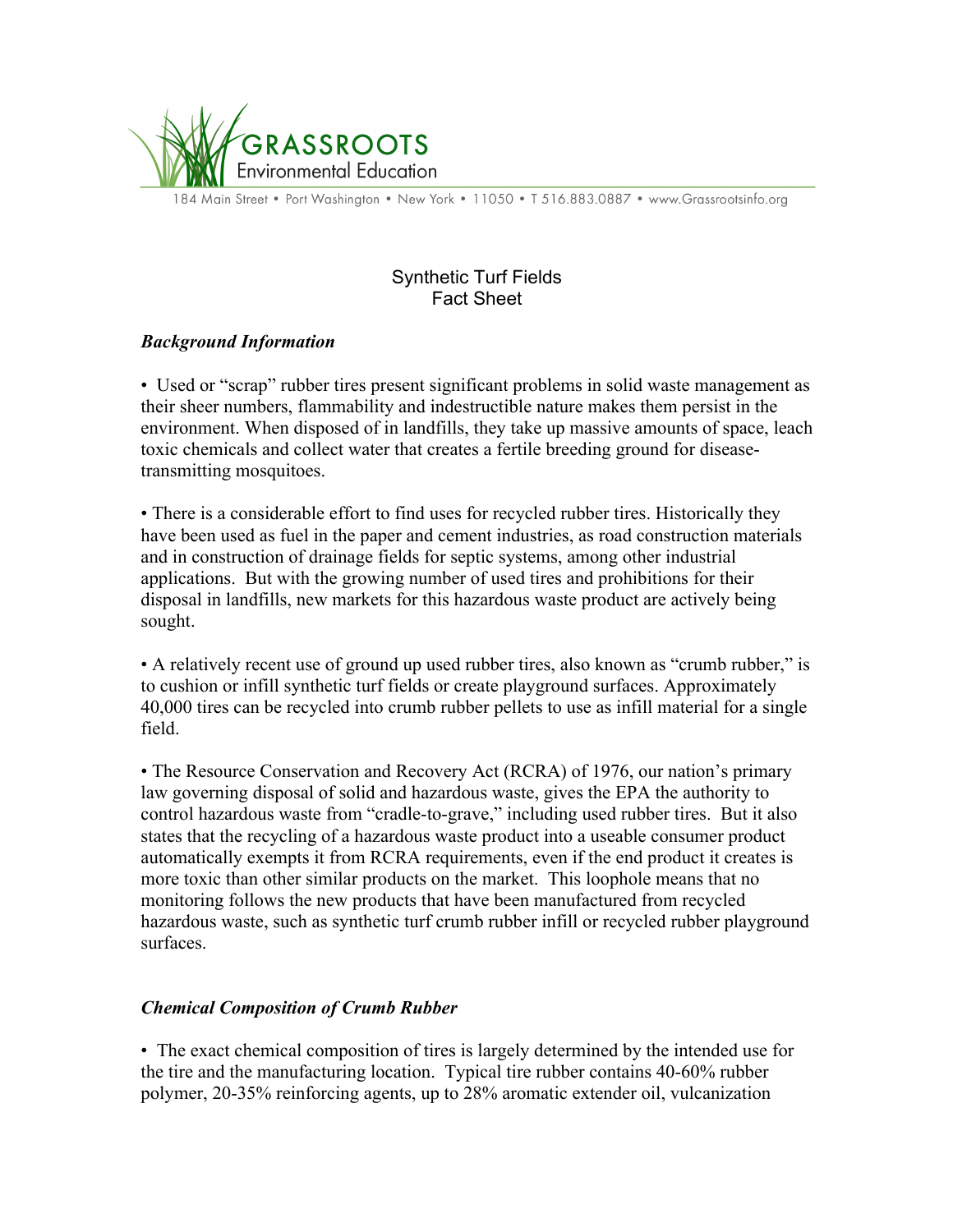additives, antioxidants, antiozonants, and processing aids (plasticizers and softeners).

• Examples of chemicals of concern in the above categories and their potential health effects:

1,3 Butadiene – human carcinogen 4-(t-octyl) phenol – corrosive to mucous membranes Arsenic – human carcinogen Benzene – human carcinogen, developmental and reproductive toxicant Benzothiazole – acutely toxic, respiratory and eye irritant, dermal sensitizer Butylated Hydroxyanisole – human carcinogen, suspected endocrine and immune system toxicant Cadmium – human carcinogen Carbon Black – human carcinogen (makes up to 40% of rubber tires) Flouranthene – human carcinogen Latex – allergic reactions in susceptible individuals Lead – neurotoxin Manganese – neurotoxin Mercury – neurotoxin N-hexadecane – eye, skin and respiratory system irritant Octylphenol – endocrine disruptor Phthalates – endocrine disruptors, developmental and reproductive toxicants Polycyclic Aromatic Hydrocarbons (PAHs) – reproductive and respiratory toxicants, liver toxicants, suspected blood or cardiovascular toxicants Styrene – human carcinogen and mutagen Toluidine – human carcinogen Trichloroethylene – human carcinogen

## *Crumb Rubber Health Concerns*

• Crumb rubber pieces can become lodged in mouths, ears and noses, and crumb rubber dust can be easily inhaled as it becomes disturbed during play. Also, many of the above listed chemicals are volatiles (chemicals which outgas), which means that they will create inhalation exposures, especially in warmer temperatures. Given the number of different sources for ground up rubber tires and the unique chemical components of each individual field, an absolute determination of safety is impossible. And since many of these chemicals are toxic at any level of exposure, the presence of even one of these chemicals on fields where children play should trigger a public health concern.

There have been reports of higher than usual cases of lymphoma and leukemia among athletes using synthetic turf fields, especially soccer goalies. While no studies to date have confirmed a link, common sense tells us that chemicals in tires that are known to cause cancer should be avoided wherever possible.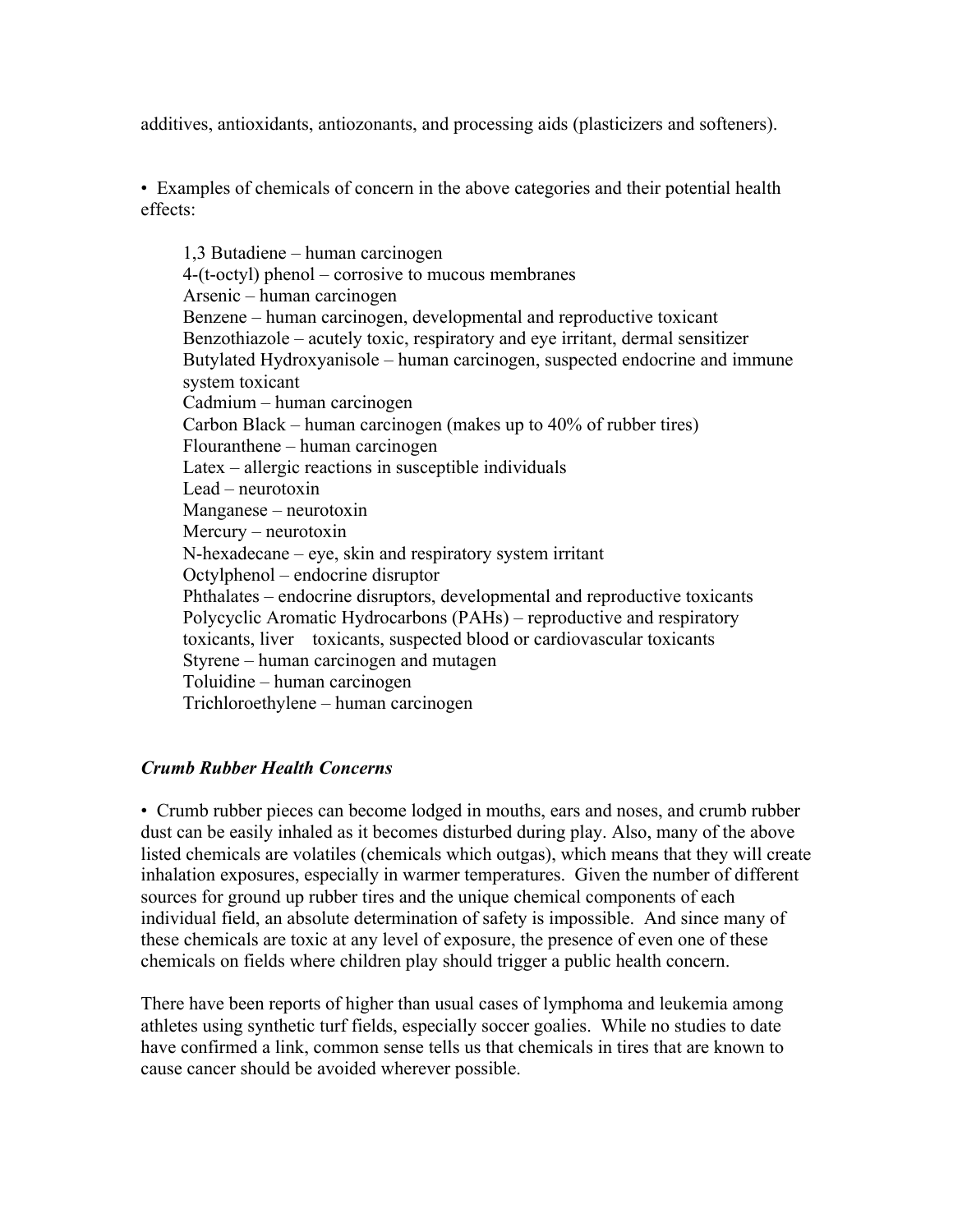### *Other Health Concerns*

• **High temperatures on synthetic turf** - A comprehensive study on the temperature of synthetic turf fields was conducted by Brigham Young University. The researchers found that the amount of light (electromagnetic radiation) had the greater impact on heating of the fields than air temperature. The hottest surface temperature recorded was 200° F on a 98° F day. Even on cooler days, field temperatures of 120° F to 174° F were recorded. In general, the surface temperature of the synthetic turf was 37° F higher than asphalt and 86.5° F hotter than natural grass.

Water canons or other irrigation systems can cool down a field for only about 20 minutes, interrupting the game numerous times on particularly hot days.

Serious heat-related health problems are associated with playing on synthetic turf fields, including dehydration, heat stroke and heat exhaustion. More frequent water breaks are a necessity and many players concur that the heat issue impacts their ability to perform their best. There are also many reports of serious burns on the soles of the feet of players (through socks and shoes) when the temperatures on the turf are dangerously high.

• **Body fluid contamination** – there is always potential for body fluid contamination on a playing field during normal sports activities, including blood, saliva, sweat and vomit. Natural grass fields have the advantage of soil microbes to help break down pathogens, but plastic surfaces on synthetic turf need to be disinfected after games to ensure safety. However, in practice, this is rarely done, if ever, and the use of chemical disinfectants (pesticides) adds an additional concern for the health and safety of players.

• **Injuries** – Although there is not enough research comparing injuries incurred on synthetic turf versus natural grass fields, there is compelling data indicating that joint injuries (especially ankles and knees ) are more common on synthetic turf surfaces. The Hospital for Special Surgery in New York notes that despite progress by synthetic turf manufacturers in making their fields feel more "natural," players still suffer from debilitating turf toe (sprain of the main joint of the big toe) which is unique to artificial playing surfaces. Almost 75% of NFL players feel that playing on synthetic turf increases soreness and fatigue.

• **Turf burns or abrasions and infections** – Skin abrasions (turf burns) are more common on plastic synthetic turf fields than natural grass fields and are typically larger in size, providing more opportunity for infection. Research on the causes of MRSA (Methicillin-resistant Staphylococcus aureus) outbreaks in sports teams is ongoing, but there appears to be an association with traumatized skin, as seen in turf burns, and this serious antibiotic-resistant staph infection. Medical experts have found that staphylococci and other bacteria can survive for more than 3 months on polyethylene plastic, the material used in the manufacture of synthetic turf carpets and grass blades.